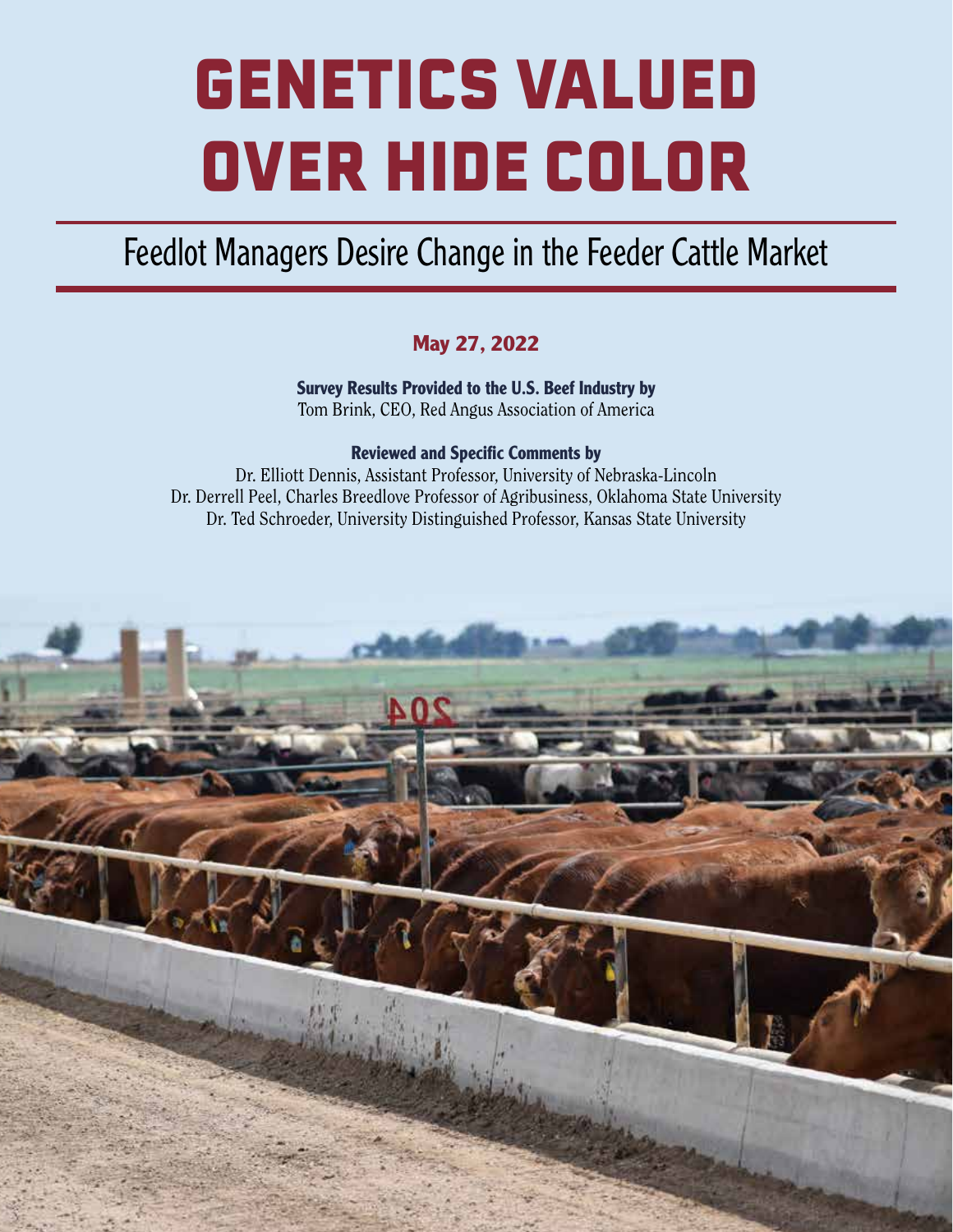#### **Primer on Color**

The U.S. feeder cattle market is known to judge value superficially. Hide color is only skin deep. Yet it plays an oversized role in price determination. Cattle performance, efficiency and carcass quality exhibit a low correlation to the color of an animal's hide. Good, mediocre and poor cattle come in all colors and color combinations, which makes predicting performance outcomes based on this one characteristic difficult at best.

An outsider might observe how the feeder cattle market operates and ask the following questions:

"Explain the rationale behind hide color playing such an influential role in pricing feeder cattle and calves?"

"If cattle producers understand that color is a poor predictor of cattle performance, then why does it continue to affect pricing decisions?

"Can technology be leveraged to objectively score the genetic merit of individual groups of feeder calves, rather than making inferences based on their hide color?

Industry participants would likely respond with a conciliatory shrug. We can indeed find more favorable methods of price discovery in the feeder cattle market, and we should. The stakes include our long-term success and the sustainability of the beef business, not to mention our livelihoods. We should not stay focused on superficial traits while the world around us, including our competition, measures and improves real value attributes in their products.

Cattle feeders strongly desire to move beyond hide color, as the survey results presented here will attest. The time has come to change the way cattle are valued at the fundamental market interface between ranchers and feedlots.

To make progress toward a brighter tomorrow, we must first understand today's feeder cattle market. The step after that is to determine where the collective industry desires to go in changing the market for the better. This paper addresses both issues.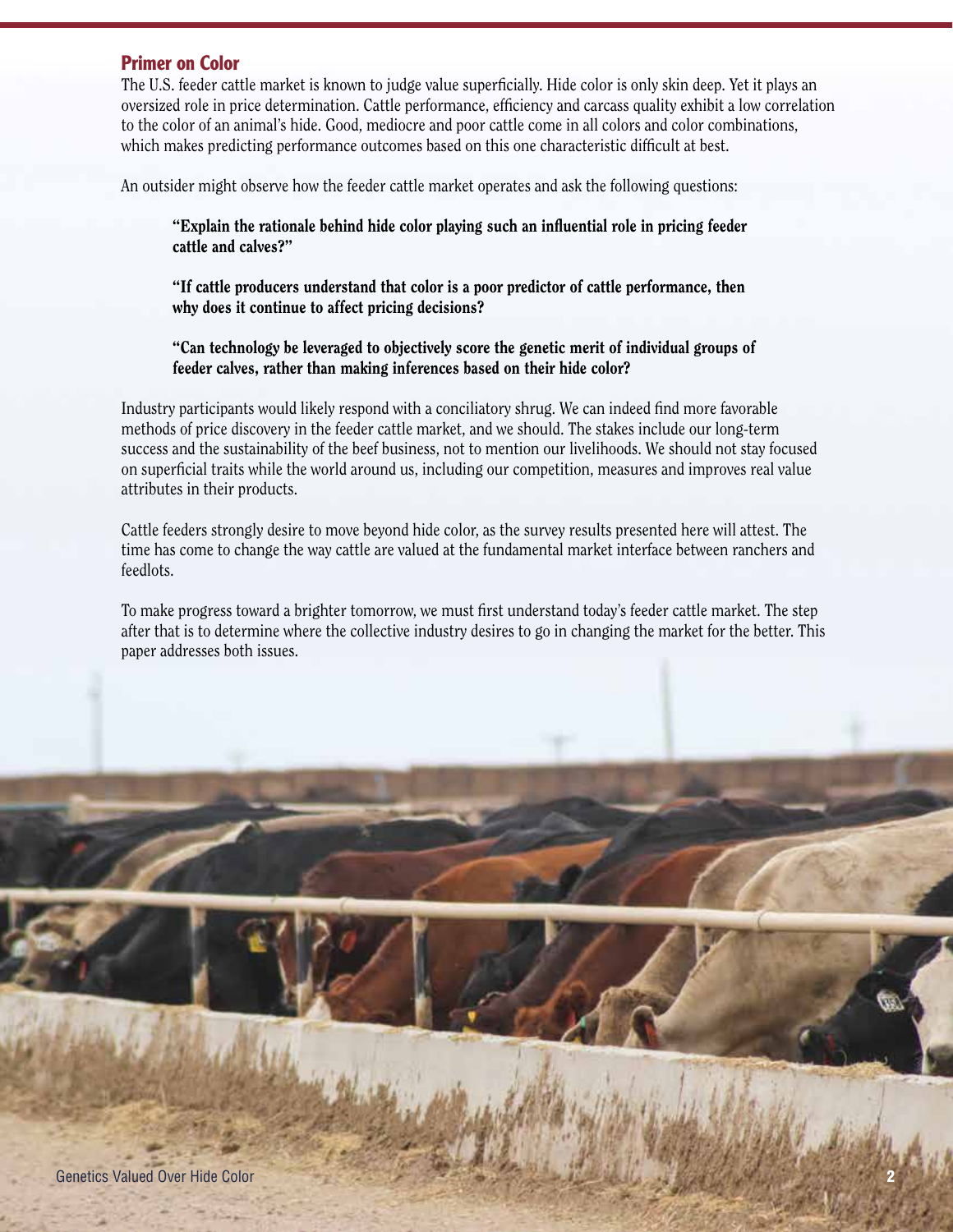#### **Introduction and Objectives**

Cow-calf producers, stocker/backgrounders and cattle feeders experience daily how the feeder cattle market functions. They have first-hand knowledge about what determines value, because they are in the middle of the action buying and selling. Cattle feeders, in particular, play a foundational role in the feeder cattle market. Individual feedlots incrementally contribute to how the market establishes value, but they are also subjected to its broader forces independent of their own actions. To date, however, their satisfaction with how the market operates – how it establishes differential value from group to group – has not been assessed.

The objective of the survey presented here was to gather information, opinions and attitudes about how cattle feeders view the emphasis on hide color in the feeder cattle market. Additional input from buyers, backgrounders, auction managers and industry experts was also collected on a smaller scale.

The survey examined three important subjects. Initial questions provided an appraisal on how the market currently operates, its congruence (or the lack thereof) in making appropriate valuations from one group of feeder cattle to the next. Second, there was a look back at the contribution hide color has made to historical improvement in feeder cattle quality. Finally, participants were asked to think about the future and consider market changes that may be required to extend the industry's progress.

#### **Methods**

From October 2021 through February 2022, the Red Angus Association of America conducted a survey of cattle feeders and other beef industry participants (specified above) via phone and email. The feeder cattle market was the sole focus of the survey. Engagement was outstanding with less than a 2% decline rate. Phone conversations provided the best approach for collecting responses to the eight-point questionnaire. Questions were proffered in a sequential, multiple-choice format and responses summarized in percentages. Post-survey observations and comments were gathered from a large number of participating cattle feeders.

Resulting survey data was evaluated by livestock economists at Kansas State University, Oklahoma State University and the University of Nebraska, as well as being analyzed by the RAAA. Specific economist comments are identified accordingly in this report.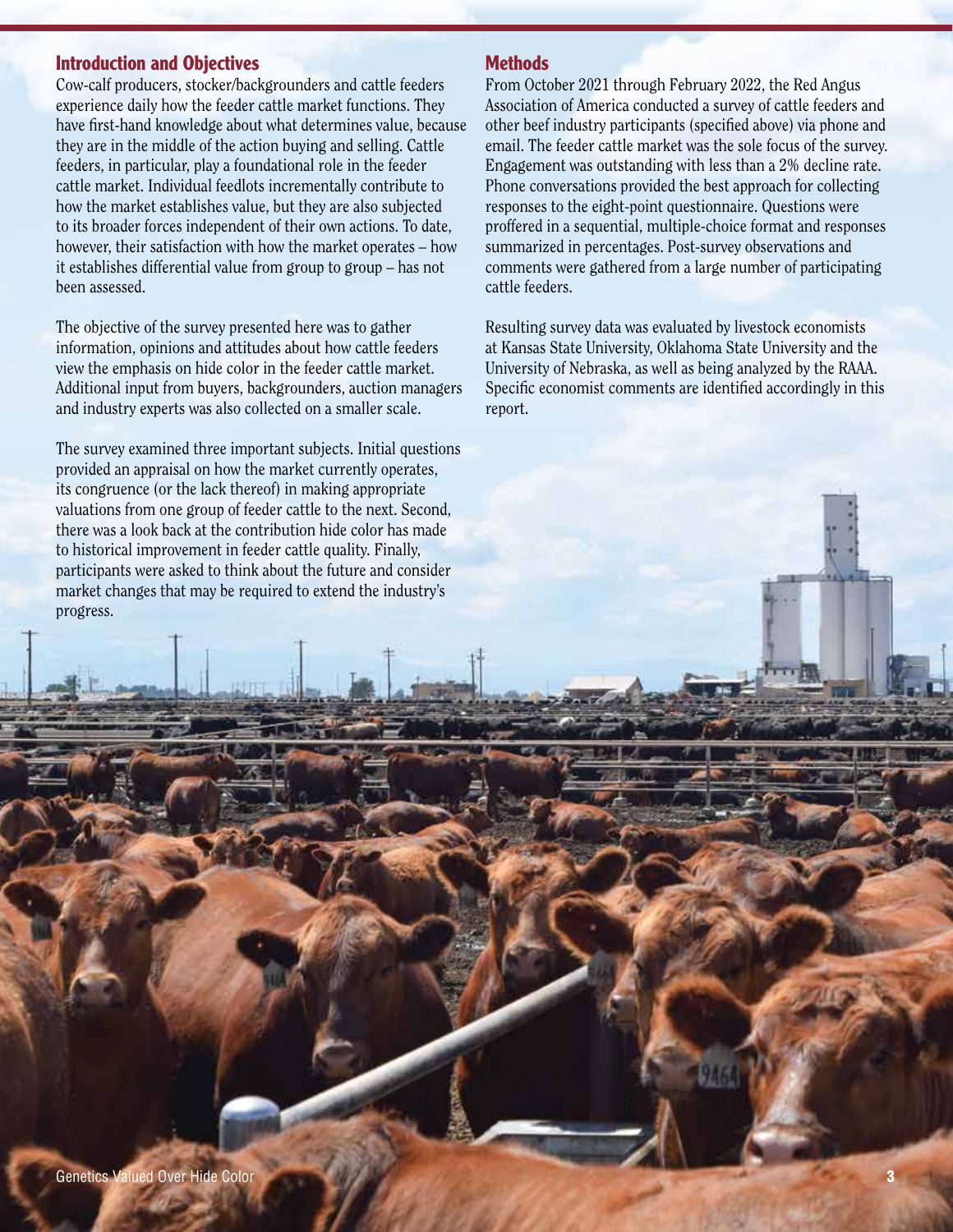#### **Demographics**

There were 252 respondents to the survey. By design, cattle feeders represented the largest group at 214 or 85% of the total. The combined feeding capacity they own and/or manage exceeds 5.4 million head, representing approximately 35% to 40% of the industry's aggregate capacity. Feedlots ranged in size from 1,000 to more than 100,000 head, and included many multiyard complexes with the ability to pen hundreds of thousands of cattle on any given day. Average feedlot size was 28,130 head.

Feedlots were surveyed in the following locations: Colorado, Idaho, Iowa, Kansas, Minnesota, Missouri, Nebraska, New Mexico, Oklahoma, Oregon, South Dakota, Texas and Washington. Respondent experience was not specifically measured, but it is reasonable to estimate that a high percentage have been directly involved in buying and feeding cattle for 20 or more years.

Combined cattle market expertise of the respondent group is immeasurably high. They account for a sizable portion of cattle business transactions day to day, being constantly active in the feeder cattle trade. They know the market and are in an excellent position to pass judgment on how it performs.

Of the remaining 38 respondents  $(252 - 214 = 38)$ , six were buyers, 11 were auction managers and 21 were identified as industry experts, with employment in various facets of cattlerelated agribusiness or education/Extension.

#### **Results**

Responses are summarized below for each of the survey's eight questions.

Questions 1 and 2 assess the influence of hide color in today's feeder cattle market and the presence of price premiums associated with a black hide.

Questions 3 and 4 are focused on the potential association between hide color and overall cattle quality.

Questions 5 and 6 consider the respondent's desire to keep the market as it is today, retaining a sizable influence from hide color, or replacing color with objective genetic information.

Questions 7 and 8 continue to probe genetic and genomic information as a potential replacement for color, as well as contemplate its predictive power.

Cattle feeder and non-cattle feeder answers aligned closely on all eight questions, and are therefore presented together. One notable difference is that non-cattle feeder respondents were slightly more extreme in their views, and were more likely to use "strongly agree" or "strongly disagree" in their answers.

#### **Question 1:**

#### **Hide color significantly affects prices paid for different groups of U.S. feeder cattle.**

| Disagree/Strongly Disagree 3% |  |
|-------------------------------|--|
|                               |  |



#### **Question 2:**

#### **Black-hided feeder cattle and calves frequently bring a higher price than non-black-hided cattle of equal weight, quality, sex and health history.**

| Disagree/Strongly Disagree3% |  |
|------------------------------|--|
|                              |  |

#### Economist Comments

Respondents recognize that hide color significantly affects prices paid for feeder cattle and that black-hided feeder cattle frequently bring higher prices than non-black-hided feeder cattle. These sentiments were similar across feedlot capacities and feedlot locations.

This sentiment has been documented in feeder cattle pricing research. Published research confirms black-hided feeder cattle generally receive premiums ranging from \$1.80 to more than \$4.00 per cwt compared to other hide-color lots sold at auction (Williams et al., 2012; Zimmerman et al., 2012; and Martinez et al., 2021).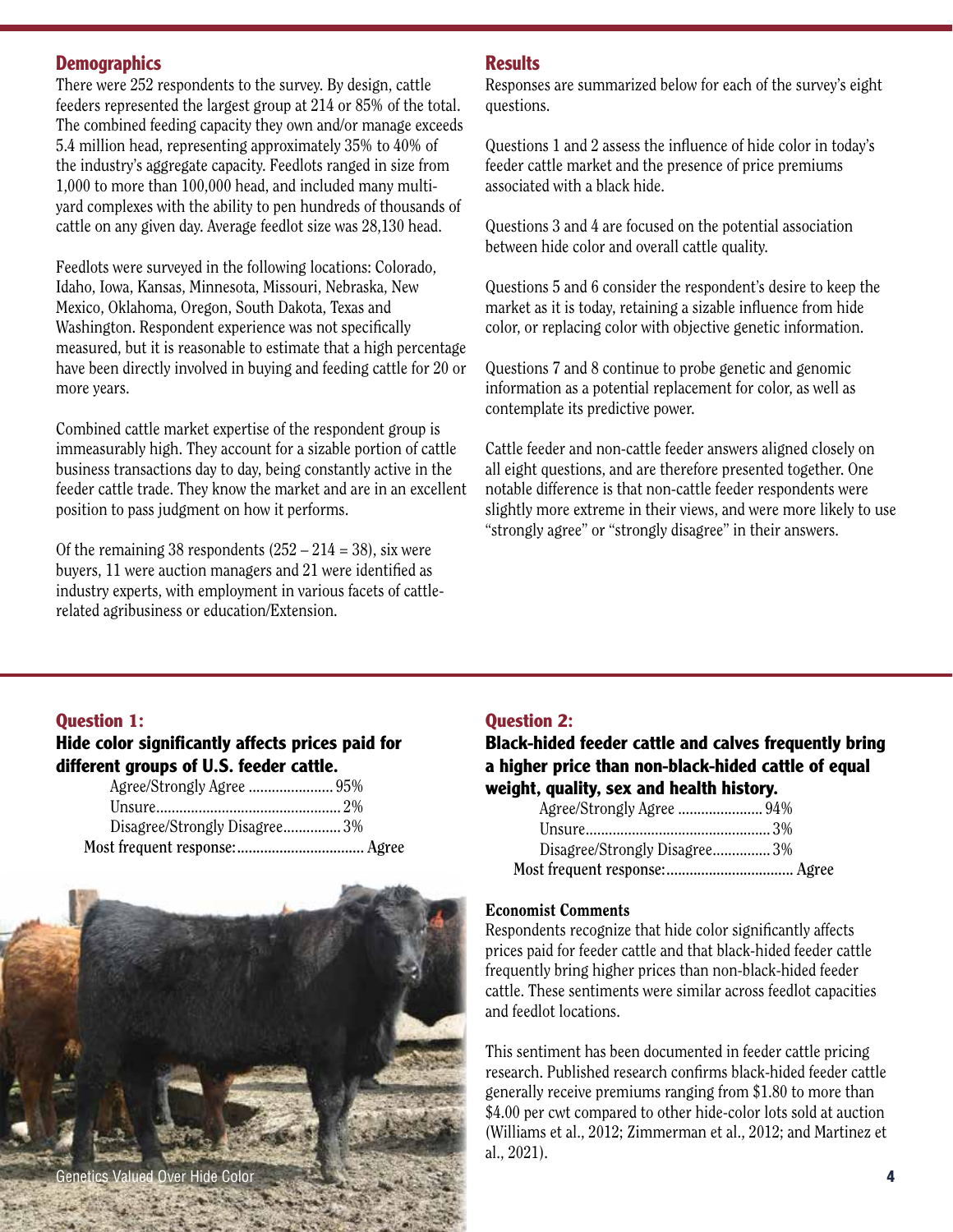#### **Question 3:**

#### **Black-hided feeder cattle are superior to non-black cattle of equal weight, sex and health history.**

| Agree/Strongly Agree  13%       |  |
|---------------------------------|--|
|                                 |  |
| Disagree/Strongly Disagree75%   |  |
| Most frequent response:Disagree |  |

#### Economist Comments

The market tends to price black-hided feeder cattle higher compared to non-black cattle (Question 2). However, a sizable majority of cattle feeders and other respondents do not believe black cattle are inherently superior to non-black cattle. Overall, 72% of cattle feeders and 89% of others surveyed disagreed/ strongly disagreed with black-hide superiority. Similar perspectives were found across feedlot size and location.

#### **Question 4:**

**During the past 25 years, emphasis on black-hided animals has helped the beef industry advance in a positive direction relative to overall feeder cattle quality and value.**

| Disagree/Strongly Disagree 10% |  |
|--------------------------------|--|
|                                |  |

#### Economist Comments

Respondents generally agree/strongly agree that emphasis on blackhided animals has historically helped the beef industry improve feeder cattle quality. There was a similar level of agreement across feedlot size (71% to 79%). Feedlots located in the Northern Plains agreed less with this statement (68%) compared to those located in the Southern Plains (77%). The perception that emphasis on hide color has helped the industry improve feeder cattle quality is consistent with research demonstrating black-hided cattle with a higher percentage of Angus were associated with improved feedlot performance and higher quality grades, though poorer yield grades (Corah et al. 2010).

#### **Question 5:**

**For the beef industry to continue improving its overall cattle quality and value, hide color must remain an important price-determining factor in the U.S. feeder cattle market.**

| Most frequent response:Disagree |  |
|---------------------------------|--|
| Disagree/Strongly Disagree71%   |  |
|                                 |  |
| Agree/Strongly Agree  11%       |  |

#### Economist Comments

Respondents generally disagreed/strongly disagreed that hide color should remain an important factor for improving feeder cattle quality and value. This sentiment was similar across feedlot location and geography. Just over 60% of large feedlots felt hide color was not important for improving cattle quality and value in the future, though nearly a quarter were unsure. This contrasted somewhat with the smallest yards, with 79% of respondents disagreeing or strongly disagreeing that hide color needs to remain an important price-determining factor.

#### **Question 6:**

**For the beef industry to continue improving its overall cattle quality and value, hide color should be replaced with more objective genetic criteria as a key pricedetermining factor(s) in the U.S. feeder cattle market.**

| Disagree/Strongly Disagree 2% |  |
|-------------------------------|--|
|                               |  |

#### Economist Comments

Survey participants believe hide color should be replaced with more objective genetic measures to further improve cattle quality, feeding performance and in valuing feeder cattle and calves going forward. Overall, 93% of cattle feeders and 90% of other respondents agreed/strongly agreed that hide color should be replaced with more objective genetic criteria as a key pricedetermining factor in the feeder cattle market. This sentiment was consistent across feedlot size (89% to 96%) and feedlots located in the Southern and Northern Plains (93% to 96%).

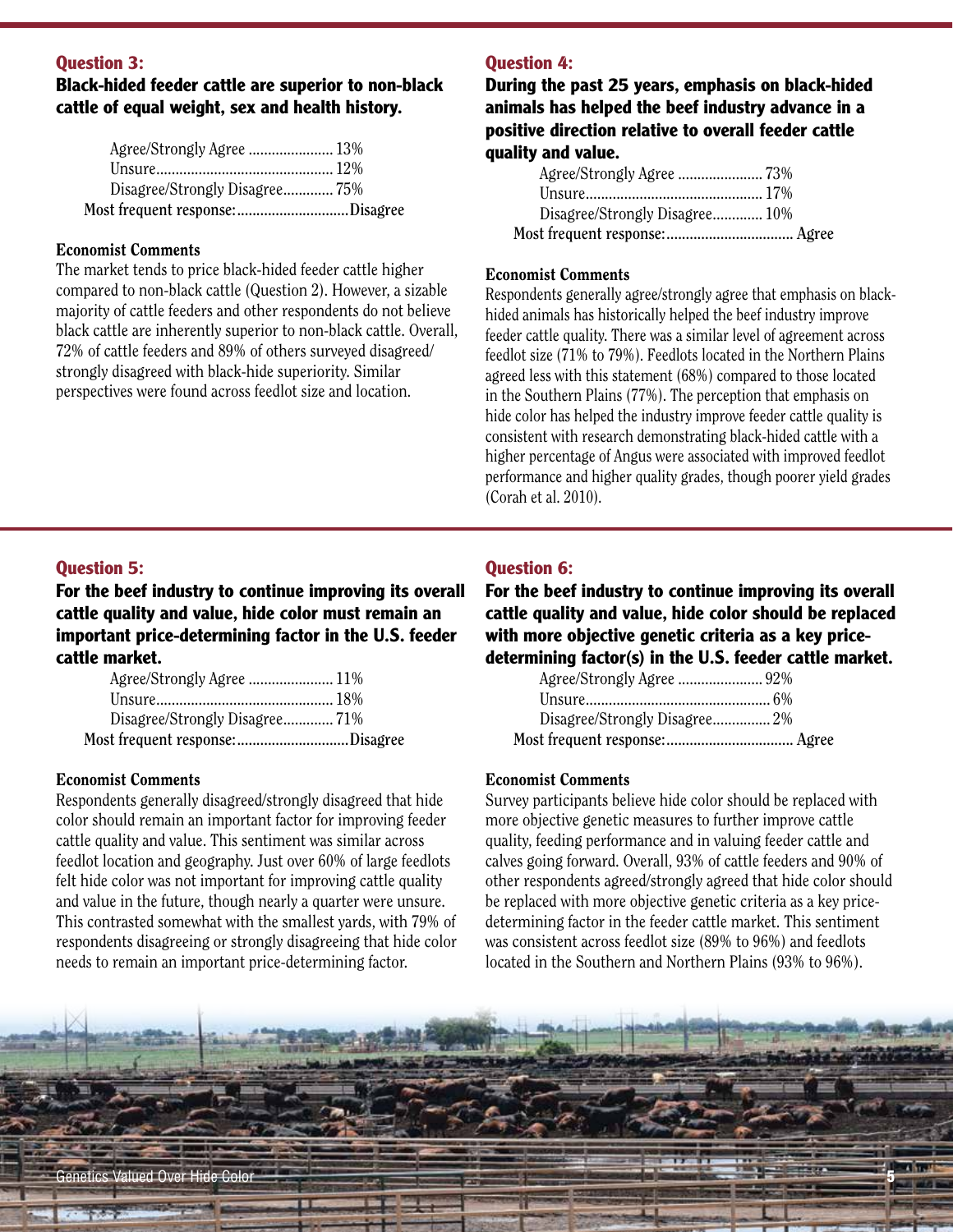#### **Question 7:**

**The use of specific genetic or genomic information on groups of feeder cattle would be preferable to hide color as an important price determinant in the feeder cattle market.**

| Disagree/Strongly Disagree3% |  |
|------------------------------|--|
|                              |  |
|                              |  |

#### Economist Comments

Participants agreed/strongly agreed that genetic or genomic information would be preferable to using hide color in the effective pricing of feeder cattle. Opinions were consistent among cattle feeders and other respondents, and also across feedlot size and location.

#### **Question 8:**

#### **Specific genetic or genomic information on groups of feeder cattle more strongly correlates to actual feeding and carcass results than does hide color.**

| Disagree/Strongly Disagree 0.4% |  |
|---------------------------------|--|
|                                 |  |

#### Economist Comments

Participants agree that genetic and/or genomic information is more strongly correlated to actual feeding and carcass results than hide color – 93% of feeders and 95% of others agree/ strongly agree with this statement. There was a similar level of agreement across feedlot size and location.

#### **Discussion: Part I**

Cattle feeders and other respondents have strong opinions on the feeder cattle market. They understand how the market works and how value is established. Collective opinions on Question 1 and Question 2 are not surprising to anyone familiar with market pricing practices from one feeder cattle group to the next. Yes, hide color does have a significant impact on price discovery in the feeder cattle market. Yes, black-hided cattle tend to bring more than non-black cattle, other factors equal, though not in every location, season of the year or by a consistent dollar amount.

Almost every black calf born in the U.S., whether it contains Angus influence or not, has the potential to qualify for Certified Angus Beef, or similar programs requiring a black hide for initial eligibility. There is the possibility that an upper 2/3 Choice grid premium could be received on such a calf after it is grown, finished in a feedlot and harvested. Some or all of that premium potential becomes built into its value at lighter weights. This is how the market functions and the manner in which it values



color. A black hide presents the possibility of extra grid dollars. Groups of black or predominantly black cattle could be easier to sell in certain situations for the same reason. The chance for grid premiums on the upper 2/3 Choice carcasses that such cattle may produce is generally price supportive.

Non-black cattle typically have less access to premium branded beef programs and, as a result, often sell below where they would if they were black hided. Prime quality grade premiums, which are available on nearly every grid and are routinely agnostic to hide color, serve as a notable exception to this difference.

Cattle feeders and packers typically capture larger profit margins on animals with a high gross value per head, which is most affected by pounds and marbling, in that order. Finished cattle with excellent growth rates, heavy weigh-ups and strong quality grade profiles are the goal. However, when buying individual groups of feeder cattle or calves, predicting such favorable outcomes, or the lack thereof, can be difficult. When asked what type of feeder cattle they prefer to buy, feedlot managers often answer with a single word – "predictable." Predictability is an ongoing challenge. How a given group of feeder cattle will perform in the feedlot and on the rail is hard to project, especially when hide color and limited other information is the only data available. One Texas cattle feeder summarized this thought, when he said, "All black means anymore is black." To paraphrase: Hide color is not acceptably predictive.

Black-hide market mechanics are well understood by survey respondents. One might therefore suppose that cattle feeders and others are content with how the market operates. However, responses to Question 3 offer a much different perspective. Three-quarters of respondents do not agree that black-hided feeder cattle are superior to non-black cattle. Only 13% agree.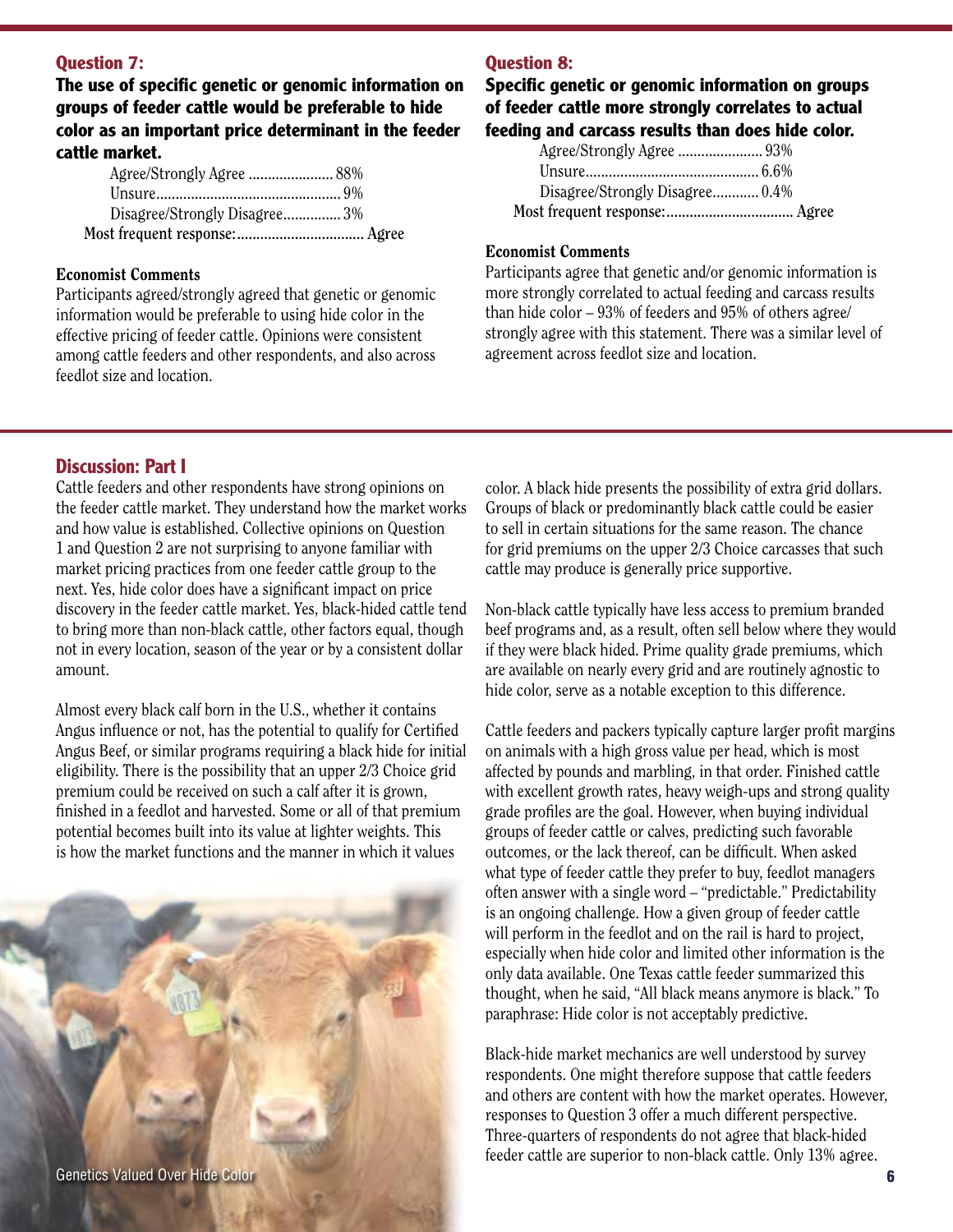Market incongruence is thus revealed. Answers to Question 2 confirmed that black-hided cattle frequently bring more on sale day, yet responses to Question 3 indicate those same blackhided animals are not superior and therefore not worth more as an overall group. From a buyer's point of view, paying a higher price should be associated with greater quality and performance potential. Otherwise, an uncomfortable inequity occurs. Paying more for non-superior animals does not make sense. Cattle feeders, being logic-based thinkers and bottom-line business people, see this as a problem and believe the situation needs to change.

Question 4 probed the historical perspective on the market's black-hide emphasis, experienced now for multiple decades, and asked whether it has helped the industry improve. A strong majority of 73% said yes, the industry has seen feeder cattle quality and value move upward in significant part because of the emphasis on black hides. Good has been accomplished, according to most survey respondents.

In their comments, cattle feeders were quick to credit the Certified Angus Beef program, along with marketing efforts by the American Angus Association, for this favorable impact and beef quality mindset their work brought about. Beef demand is better today, and cattle quality has improved significantly over time, because of Certified Angus Beef and the ripple effect it created throughout the beef business.

#### **Discussion: Part II**

To capture a forward-looking perspective, Questions 5 through 8 explored how the industry will be best served in the years ahead. Should hide color remain an important price-determining factor in the feeder cattle market? Question 5 raised this important consideration, and respondents reject that possibility outright. More of the same with strong emphasis on hide color is not what a 71% majority prefer. Only 11% desire to stay the course and even that group is not hard set on keeping hide color in a key price discovery role. That fact comes to light when Question 6 is evaluated.

Keep in mind that survey participants have known little else during their careers other than a market in which hide color matters. Color has affected feeder cattle prices for a long time. Cattle feeders in particular are familiar with how the market functions in that regard. Still, they reject the notion that the future should be like the past. Keeping color in its current position of influence does not appeal to them.

Question 6 presents a potential replacement for hide color in the form of objective genetic information. Groups of feeder cattle being offered for sale with specific information about their genetics, and having that genetic data drive pricing decisions, regardless of hide color, is their preference for the future. An immense 92% of all survey respondents feel this is a better path



forward and that it will drive more improvement in feeder cattle quality and value over time. Only 2% felt otherwise.

Questions 5 and 6, when analyzed together, strengthen the point about moving beyond hide color. When answering Question 5, a total of 29% of respondents either agreed color should remain important in price discovery (11%) or were unsure (18%). That same group, however, when subsequently presented with an alternative to the current market's approach in Question 6, answered 89% in the affirmative to replace hide color. Their responses were nearly as high in choosing genetic information over color as those who immediately rejected keeping hide color in Question 5.

Responses to these two questions, as much as any other portion of the survey, speak loudly to respondent dissatisfaction with how the market currently operates with its emphasis on a superficial trait. Cattle feeders would not be so desirous of changing the way the feeder cattle market works, if they believed it adequately met their needs and those of the industry.

Question 7 is similar to Question 6, assessing whether genetic or genomic data on individual groups of feeder cattle would be preferable to hide color as an influential price determinant. Cattle feeders and other respondents again answered with a very strong yes vote at 88%. Only 3% had a contrary opinion.

There were numerous comments made about the importance of genetics and genetic differences in cattle, as well as how these differences are observed within and between breeds. Genomics was mentioned less frequently, but there is a measure of awareness that genomic testing is becoming important in the commercial cattle population and that this technology can provide useful predictions about performance potential for individual groups of feeder cattle.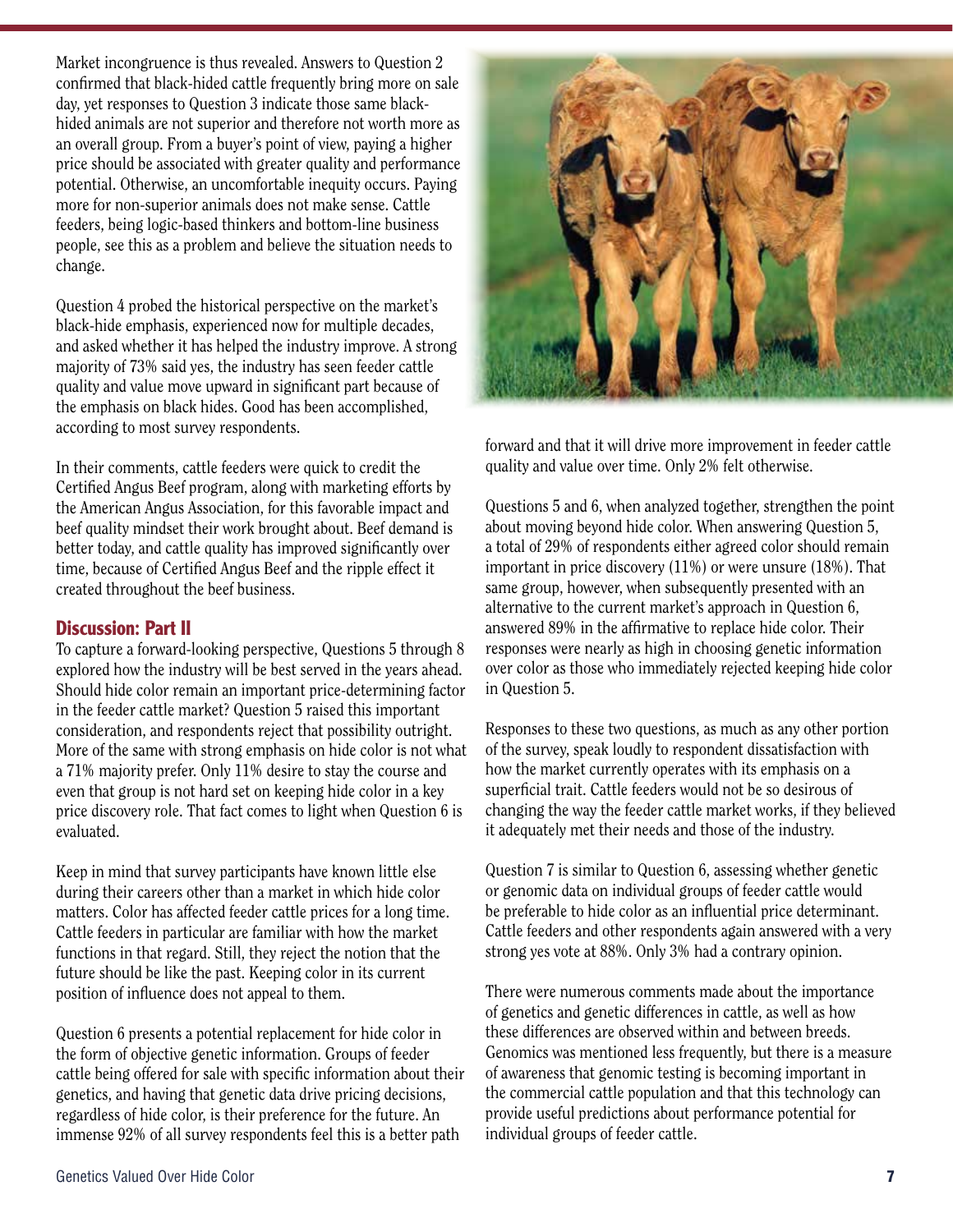Hide color as a surface-level trait cannot compete with genetic information. Survey respondents believe genetic and genomic information has superior predictive capability over hide color, as shown in their answers to Question 8. They want to go more than an 1/8 inch deep. Genetic and genomic information do that, reaching into the animal's DNA and mining important data that more accurately predicts growth and carcass outcomes.

#### Economist Comments

Hide color was not generally considered a useful indicator for the beef industry to continue improving feeder cattle quality and value. DNA-based information to aid in the production and marketing of feeder cattle will continue to advance, likely becoming routinely feasible, and may reduce reliance on phenotypic characteristics such as hide color in determining cattle value. Commercial enterprises have recognized this potential and introduced products and programs to quantify this information (\$Beef, Top Dollar Angus®, Angus Link® GMS, Igenity Beef® scores, Inherit and others). These tests rely on expected progeny differences, \$Indexes and/or genomics.

Further genetic testing will first enhance and then move beyond EPDs as well as phenotypic characteristics, to provide information to assess the value of cattle (Segers and Lourenco, 2019). Thus far, DNA testing has been used primarily by the seedstock sector for genetic verification and selection and by some commercial operations, especially for parentage determination in multi-sire production systems (Van Eenennaam, 2015; Van Eenennaam and Drake, 2012).

Overall, survey participants agree that these or similar programs would be preferable to using hide color in pricing feeder cattle.

#### **Implications**

Suppose the automobile industry suddenly decided white cars had great appeal. They quit considering engine size and fuel economy. Differences in transmissions and occupant capacity were ignored. Power windows and leather seats became something to pass over with a yawn. No matter if tires were brand new radials or a worn set of bias plies. White paint became the key factor on which to focus.

In short order, there would be more white cars on the road (and parked on the shoulder) and less emphasis on real value attributes. We would look at decision-makers in the car business and wonder how they lost their collective minds.

This analogy is obviously hypothetical and perhaps a bit extreme, but it makes an important point. When superficial characteristics are emphasized and rewarded, progress on what actually matters inevitably slows down. Real value attributes receive less attention. There is also confusion and inequity in the market place, as real and not-so-real value traits battle for position.

#### **Example**

A group of feeder steers weighs 800 pounds and is black-hided but has little to offer otherwise. They represent a genetic mystery, with no information of any kind available on their genetic background. A second group of steers also weighs 800 pounds and has verified superior genetics and multiple other real-value attributes, but they are not black. How should each set be valued? Short answer: The relative pricing of one group versus the other becomes complicated by a collision of the superficial and the real.

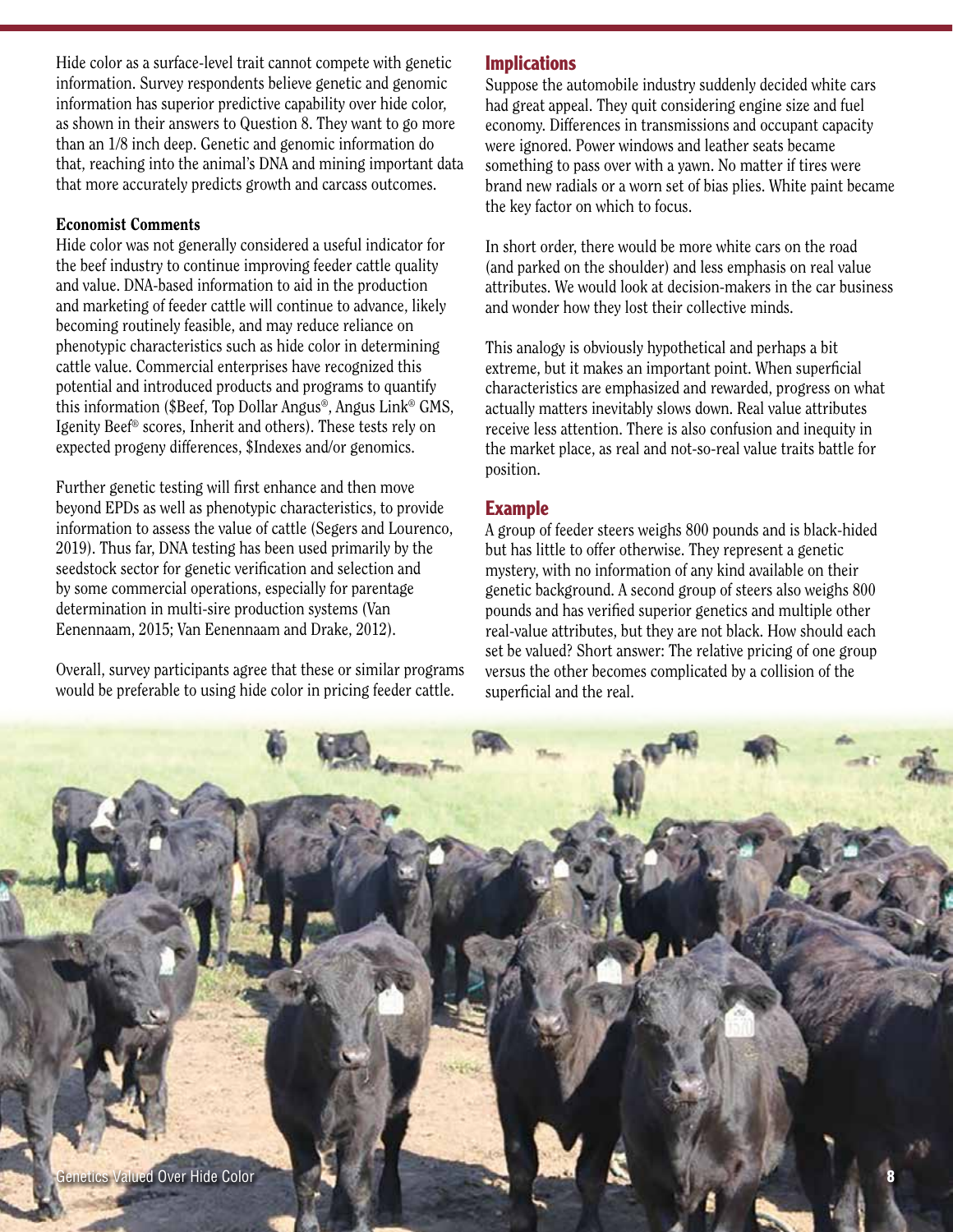Survey respondents believe the current hide-color emphasis has endured past its point of greatest benefit and needs to be replaced. They seek a more objective market. One that establishes prices with little or no influence from hide color. They want pricing decisions based on value-oriented, objectively determined attributes, such as the genetic potential for growth, efficiency and carcass performance.

Weaning and health status will obviously remain critically important in the feeder cattle market of the future, as will flesh condition, implant history and program qualification (Natural, NHTC, GAP, Beef C.A.R.E and others). However, when it comes to using hide color and what color attempts to predict, respondents are ready to move on.

A Kansas feedlot manager said, "Black cattle are not even black Angus anymore. Focusing on hide color could be an impediment to the industry's future." His salient point: There cannot be an undistracted focus on improving traits of real value when hide color plays an influential role in price discovery. Important market signals become mixed with noise and static about color. The result is a partially compromised signal that slows the industry's genetic progress and may reduce advances in other value-creating characteristics as well.

"Going in the direction of genetics would be beneficial to producers and cattle feeders. It would open doors for both," according to another cattle feeder respondent. Speaking from the consumer's point of view, an Oklahoma feedlot manager said, "No one cares about the color of the hide when they're eating a steak." Many more interesting and insightful comments were made by participating cattle feeders and are presented in Appendix A.

It should be understood that the survey results presented here are not anti-Angus or anti-black. They are not pro-red, pro-white or pro any other color. Respondents do not view one color as inherently better or worse than another. They want to progress entirely beyond hide color and focus on real value attributes that affect real cattle performance, efficiency and carcass results. Color cannot adequately serve that purpose any longer.



#### **Conclusion**

The survey was initiated not knowing what the responses would show. What we found was a high level of frustration with how the feeder cattle market uses hide color in the value determination process. We also discovered a strong desire to see the market transition beyond the superficial to objective value attributes, especially genetic and genomic information. Given the sample size represented, these results accurately portray the sentiment of the cattle feeding sector and many others in the industry. The logic of moving in the direction they desire is hard to argue against.

Emphasis on hide color is not an impenetrable barrier to progress, but it does stand as a significant encumbrance. Placing greater emphasis on real-value-creating traits will yield more valuable cattle over time and do so more rapidly.

The large number of cattle feeders and others who responded to the survey believe the beef industry would be better served and more prosperous over time if hide color was replaced by more objective genetic and/or genomic information on individual groups of feeder cattle. In the months and years ahead, we should all join them in making this vision a reality.

#### **Acknowledgments**

Conducting this survey by asking busy, hard-working people for their time and expertise provided a first-hand reminder that cattle people are some of the best in all humanity. They willingly took time to consider the questions, provide thoughtful answers and discuss their perspectives with candor and passion. They genuinely care about the future of the beef industry. This report is dedicated to them.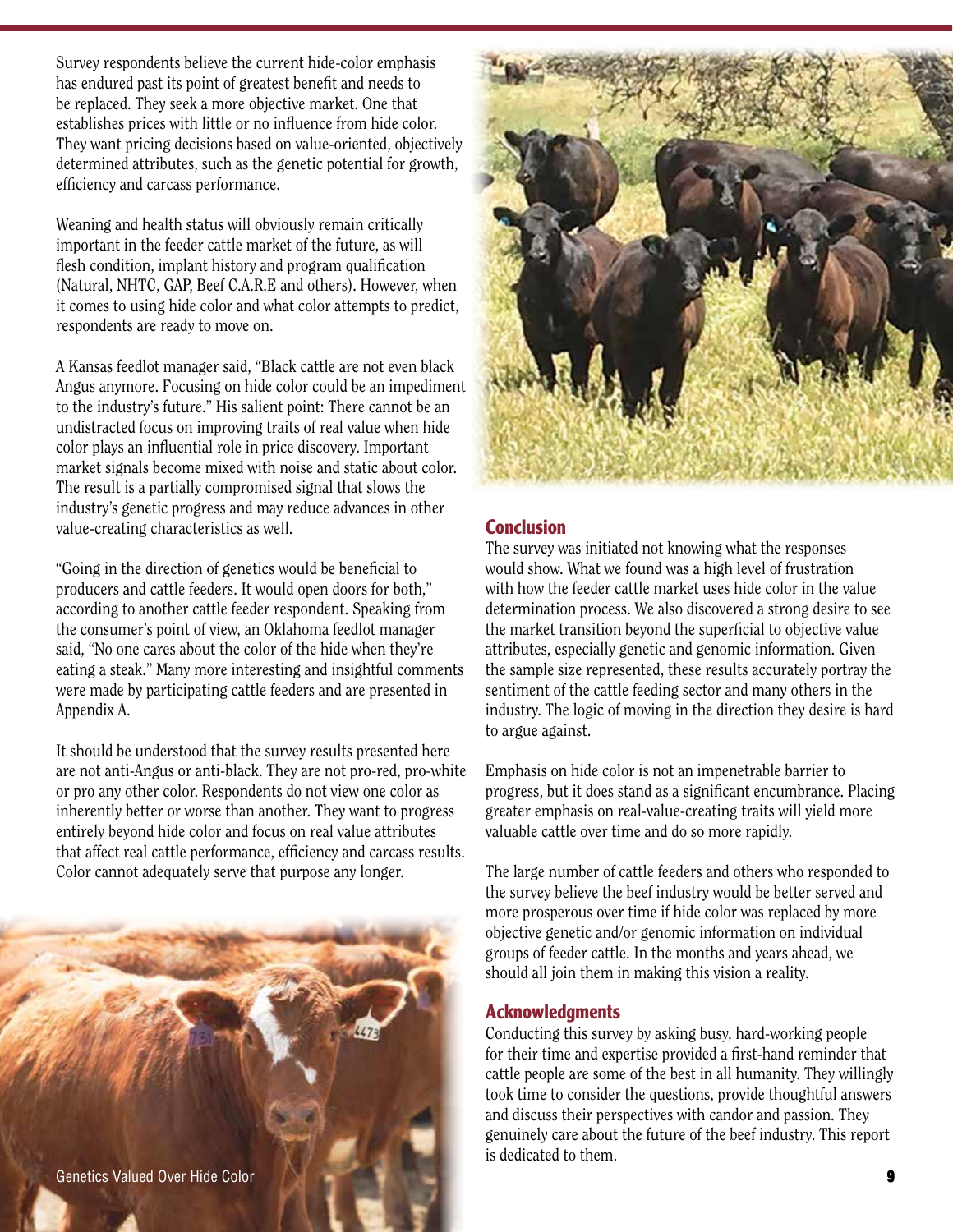#### **References**

Ballenger, Nicole, Chris Bastian, Kristi Cammack, Bridger Feuz and Justin Schaffer. (2016). "30 and Daisy: Where's the Economics in Beef Cattle DNA Testing?" Choices, 2nd Quarter, 31(1).

Corah, L. R., G. D. Fike, M. E. King and W. D. Busby. "Effect of hide color and percentage Angus on feedlot performance and carcass traits in beef calves." Journal of Animal Science 88(3): 131.

Martinez, Charles, Christopher Boyer and Kenneth Burdine. (2021). "Price Determinants for Feeder Cattle in Tennessee." Journal of Agricultural and Applied Economics 53(4): 552-562.

Segers, Jacob R. and Lourenco, Daniela. (2019). "Genomic Testing in Beef Cattle: How Does it Work" UGA Cooperative Extension Bulletin 1506, University of Georgia.

Thompson, Nathaniel, Eric DeVuyst, Wade Brorsen and Jayson Lusk. (2014). "Value of Genetic Information for Management and Selection of Feedlot Cattle." Journal of Agricultural and Resource Economics, 39(1):139-155.

Van Eenennaam, Alison. (2012). "How might DNA-based information generate value in the beef cattle sector." In Proceedings of the 38th International Committee for Animal Recording (ICAR) Biennial Conference, Cork, Ireland.

Van Eenennaam, Alison and Daniel Drake. (2012). "Where in the beef-cattle supply chain might DNA tests generate value?" Animal Production Science 52(3): 185-196.

Williams, Galen, Kellie Raper Eric DeVuyst, Derrell Peel, and Doug McKinney. (2012). "Determinants of price differentials in Oklahoma value-added feeder cattle auctions." Journal of Agricultural and Resource Economics 37(1): 114-127.

Zimmerman, Lance, Ted Schroeder, Kevin Dhuyvetter, K.C. Olson, Gerald Stokka, Jon Seeger and Dale Grotelueschen. (2012). "The effect of value-added management on calf prices at Superior Livestock Auction video markets." Journal of Agricultural and Resource Economics 37(1): 128-143.

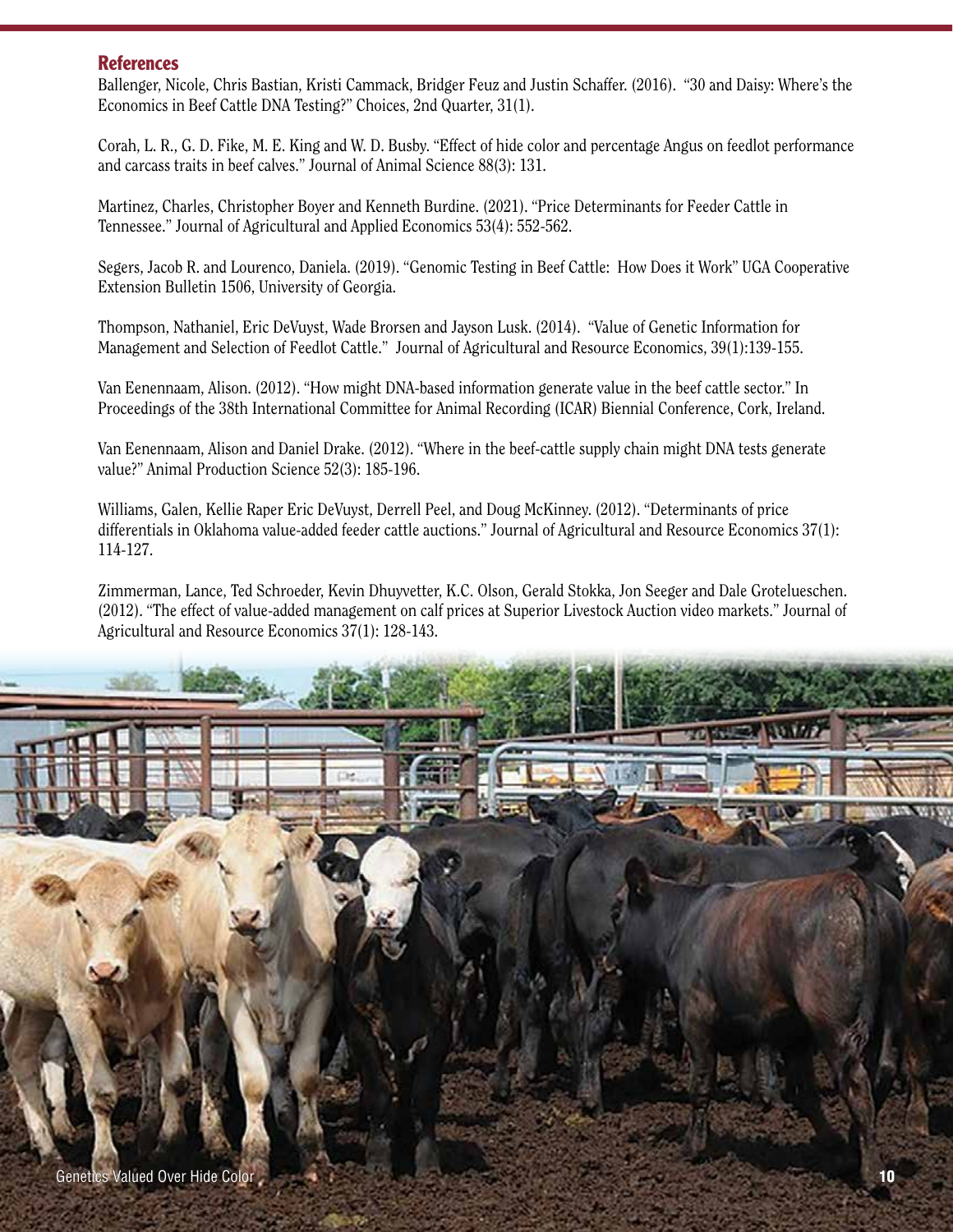# **Appendix A**

# Cattle Feeder Comments – Grouped by topic and presented in no particular order.

## **Genetics & Quality**

- All that is black is not Angus. It should be about quality.
- Quality should come first over color. We have to stay focused on what consumers want.
- A black hide does not necessarily correlate to a quality carcass.
- It's about quality more than hide color.
- Genetic merit of the animal should stand alone.
- Hide color does not mean %&@!. Genetics are what matter.
- Lots of good genetics outside of hide color. Some blackhided cattle are not that great.
- We feed blacks, reds and Chars. We look for quality, not hide color.
- We have too much associated a black hide with a quality carcass. CAB has been excellent, but the next step is specific genetic information.
- Packers want to know the percent black. It's B.S. People have worked to improve their cattle regardless of breed.
- The hide does not matter, it's the carcass that counts.
- I do pay more for black, but genetics only play one part. Condition, age, vaccination, group size also play as big of an impact as genetics.
- Lots of genetic progress has been made in all breeds, especially Black and Red Angus.
- Quality grade is what's essential.
- There is too much of this "they're all black" stuff. I want to know what I'm actually buying.
- Hide color moved the industry forward in the beginning, but not so much now. It's the genetics, not the color of the hide.
- Personally, I don't care about hide color, but some programs require a black hide. It should just be about quality and pounds.

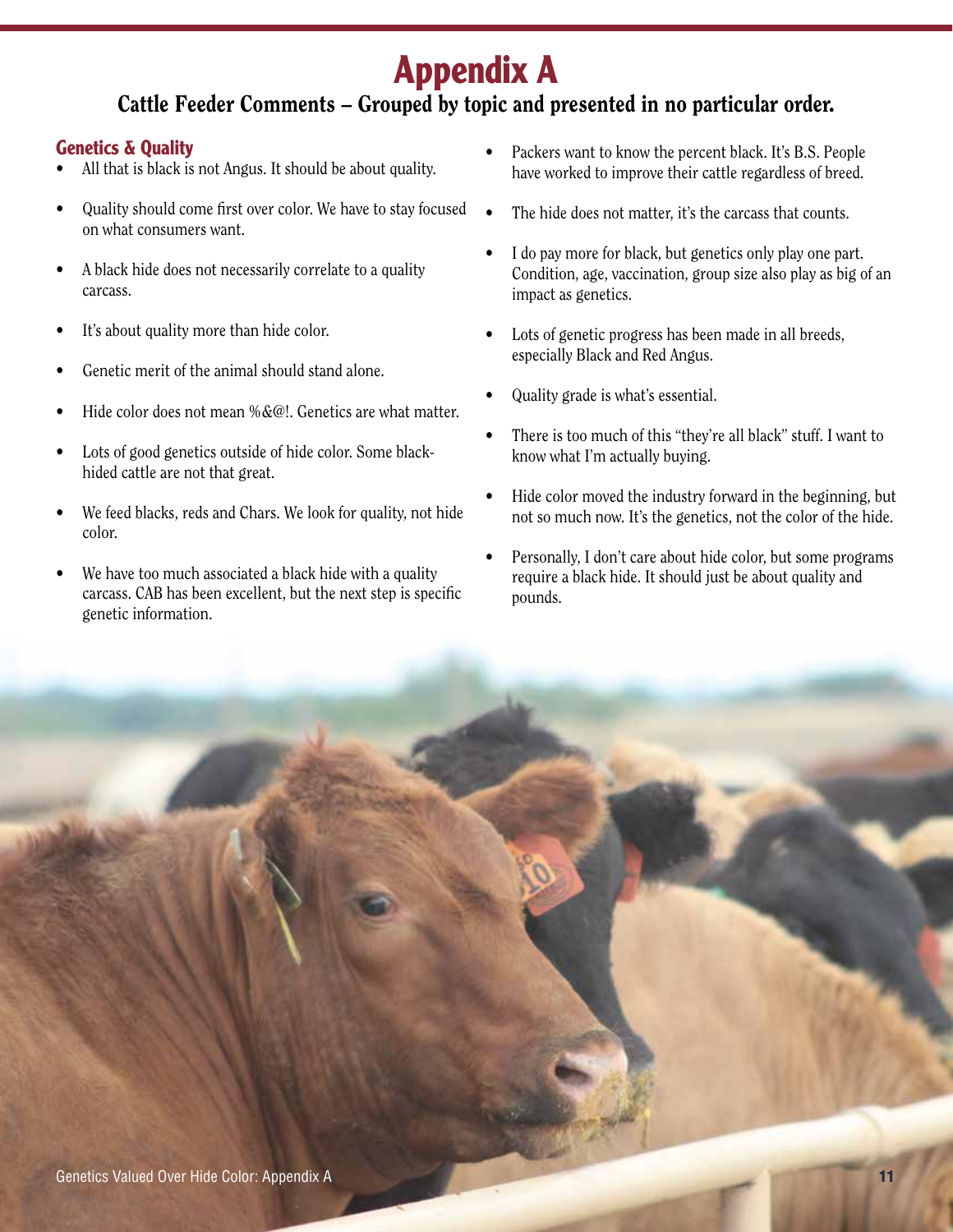- Frustrating for us to see the non-blacks bring \$5 back of the blacks for the same quality.
- I don't care about how black they are; I care about their quality.
- Bigger ranches are doing many things right, including their genetics.
- Producers need to spend the time and money to improve their genetics.
- We buy feeders every week. Just because they're black does not make them good.
- Genetics affect things to a greater degree than color. There is too much crisscrossing just to get a black hide. Blacks do not always grade like you'd think they should.
- Going in the direction of genetics would be beneficial to producers and cattle feeders. It would open doors for both.
- Black hides make flaws harder to see. We see more fineboned cattle and dinks with the blacks.
- Just because they're black does not make them good; does not make them yield, etc.



Genetics Valued Over Hide Color: Appendix A **12** 12

- People raising blacks have focused on color. Those raising non-blacks have focused on quality.
- Performance is the same or better with the non-blacks.
- We just want them to perform.
- There's been an over emphasis on black and an under emphasis on quality.
- Genetics and genomics will play a bigger part in the future. Genetics are what matters.
- Hide color has helped the industry, but now it should become about genetics.
- Some blacks are so mongrelized it may affect the consumer's eating experience. Need data and genomics to back up hide color.
- Everyone wants black, but it's debatable whether they are better. There is more we can do if we look at their genetics.
- I've seen some sorry black ones and some good ones too, of course.
- It's about conformation and genetics.
- It's about a lot more than hide color. Just the other day I had a set of blacks grade 50% Choice and a set of Mexican Char crosses that went 70% Choice.
- We've created some sorry blacks along the way. Genomics will sort it out in the future.
- Not all blacks grade either.
- Just because they are black does not mean you'll get the performance and carcass results you expect.
- Blacks may grade a tick better, but there's lots of other important factors, like days on feed.
- When you rip off the hide, it's about the carcass.
- We feed a lot of black cattle, but do not know their genetics. There are good Angus cattle out there, but also a lot of crossed-up blacks. It really needs to be about the carcass results.
- Definitely agree with the gist of your last three questions. We try to buy cattle with superior genetics.
- Angus has done a good job advancing the beef industry through their marketing programs. But it's not necessarily a better steak because it came from a black steer.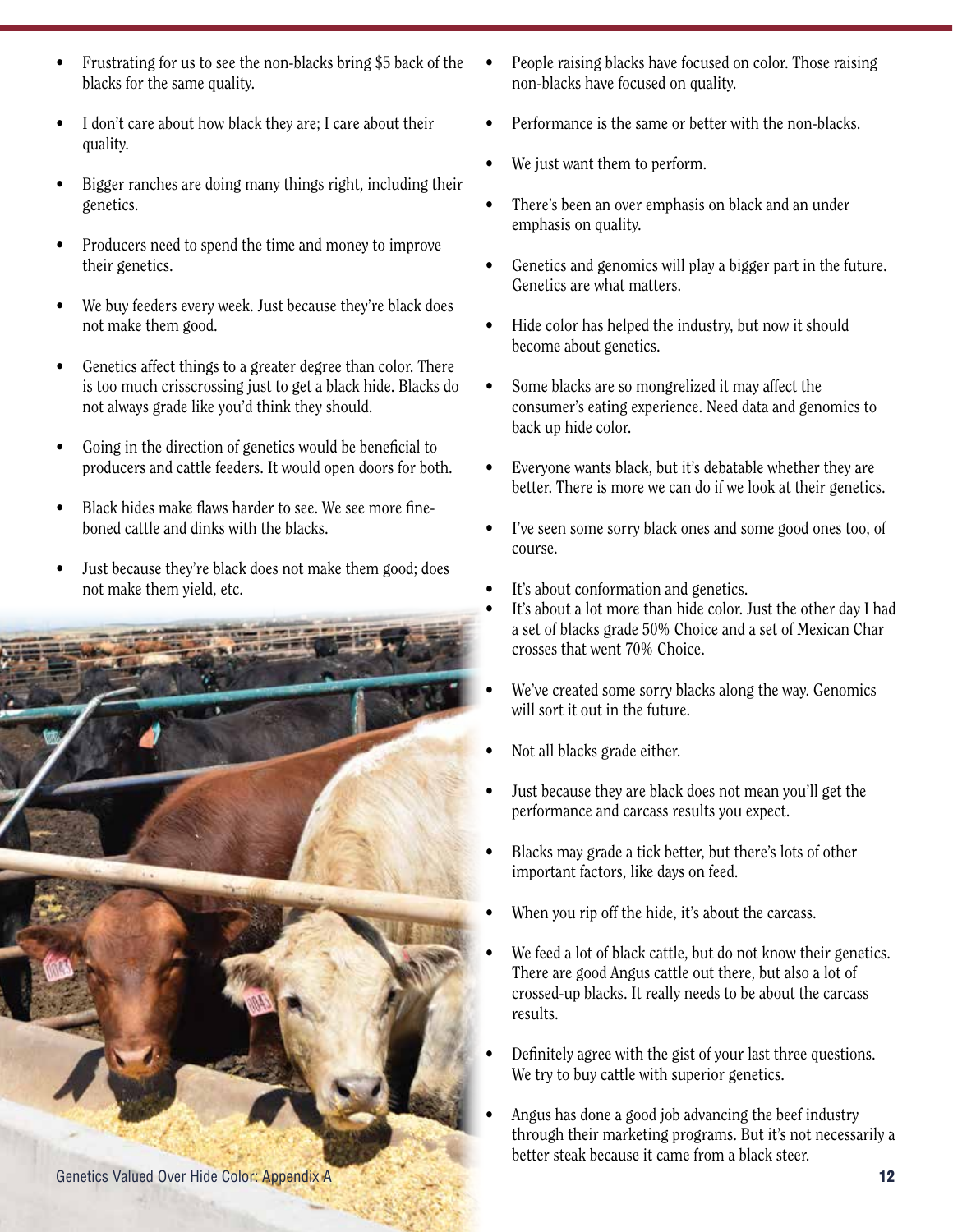#### **Color & Breeds**

- In the past, the industry has emphasized color more than we should have.
- Cheater blacks are not where it's at.
- This black-hided thing is overdone.
- There are lots of poor cattle that are black hided. The industry needs to look at more than hide color.
- The last few questions line up with my thinking. Hide color is not the end-all be-all.
- A black hide does not make them superior.
- Does not even have to be a good black to be black.
- We get no assurance at all with hide color. Blacks are not blacks anymore.
- Just because they're black does not make them good. But it is hard to swim upstream.
- Unfortunately, there are a lot of black bulls out there that don't give you what you need.
- A black hide does not mean a  $\frac{4}{2}$  thing.
- Hide color has been tied to a marketing campaign more than to real cattle performance.
- Frustrating to see the discounts on reds and Char crosses. I do not make the rules, but it does not seem right.
- Clinging to a black hide may sink our ship. We should not go off of hide color anymore. Should use more objective traits.
- It's time we get back to reality on hide color. Things need to change.
- Not all black-hided cattle are good.
- There's too much emphasis on black.
- I can't believe this black emphasis has gotten as extreme as it has. We all know it has nothing to do with the quality of the animal.
- Black does not mean anything.
- Not all black cattle are equal. Black does not mean Angus.
- The black hide has become a cop out for buyers and sellers.
- All black means anymore is black.
- This black-hided deal has become extreme to ridiculous.
- Black cattle are not even black Angus anymore.
- There is a lot of black influence in the market, but the right reds and whites perform just as well.
- No one cares about the color of the hide when they're eating a steak.

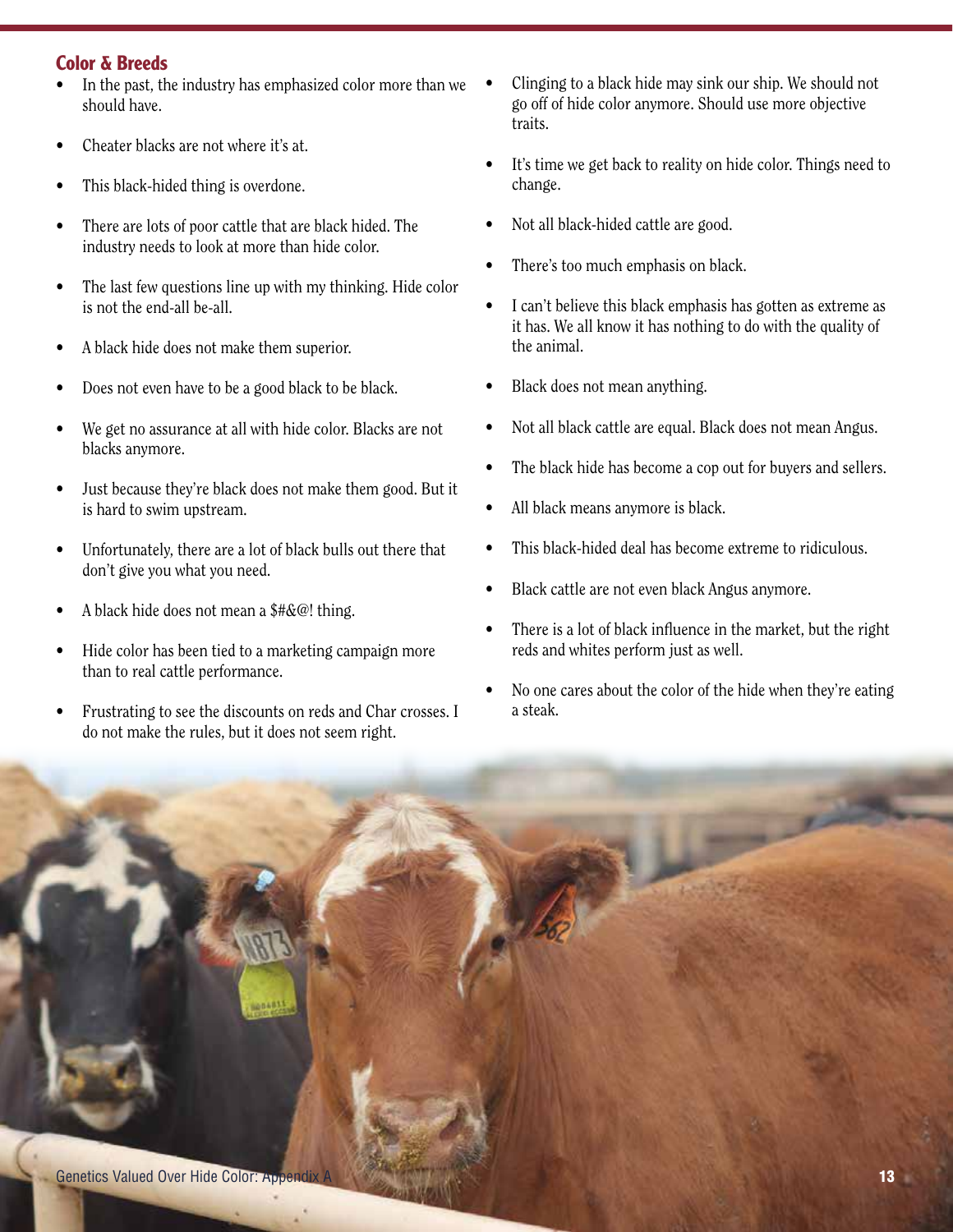- Black is the predominant color, but there is so much blending of breeds.
- Hide color emphasis has thrown a wrench or two into how people value feeder cattle.
- We need to move on beyond hide color.
- No integrity in Angus brands. Certified Angus may not be Angus at all.
- The best cattle we feed bar none for performance and carcass – are a group of Red Angus.
- The reds and the smokies can be just as good as the blacks, if not better.
- Angus has done a great job with their marketing. However, genetics should be what matters.
- Blacks are not necessarily better than other cattle, but AAA and CAB have done a great job marketing. (Also mentioned a great set of Red Angus x Chars he feeds)
- Hide color is a bigger deal than it needs to be. CAB has done a good job marketing their program.
- It's been tough marketing non-black cattle recently. Char x Red Angus and Char x Angus cattle are discounted and should not be.
- Reds get the short end of the stick.
- Black is being pushed because of marketing programs, not because black cattle are always better.
- Black and Red Angus peel the skin off and they are the same.
- Angus has done a great job promoting their product.
- Lots of black cattle piggy-backing on CAB. Many are not that great; some not worth a flip. Red Angus should be included in CAB, because they are Angus.
- Black is not so much Angus anymore.
- We get some cattle out of the east that are just spray-painted black.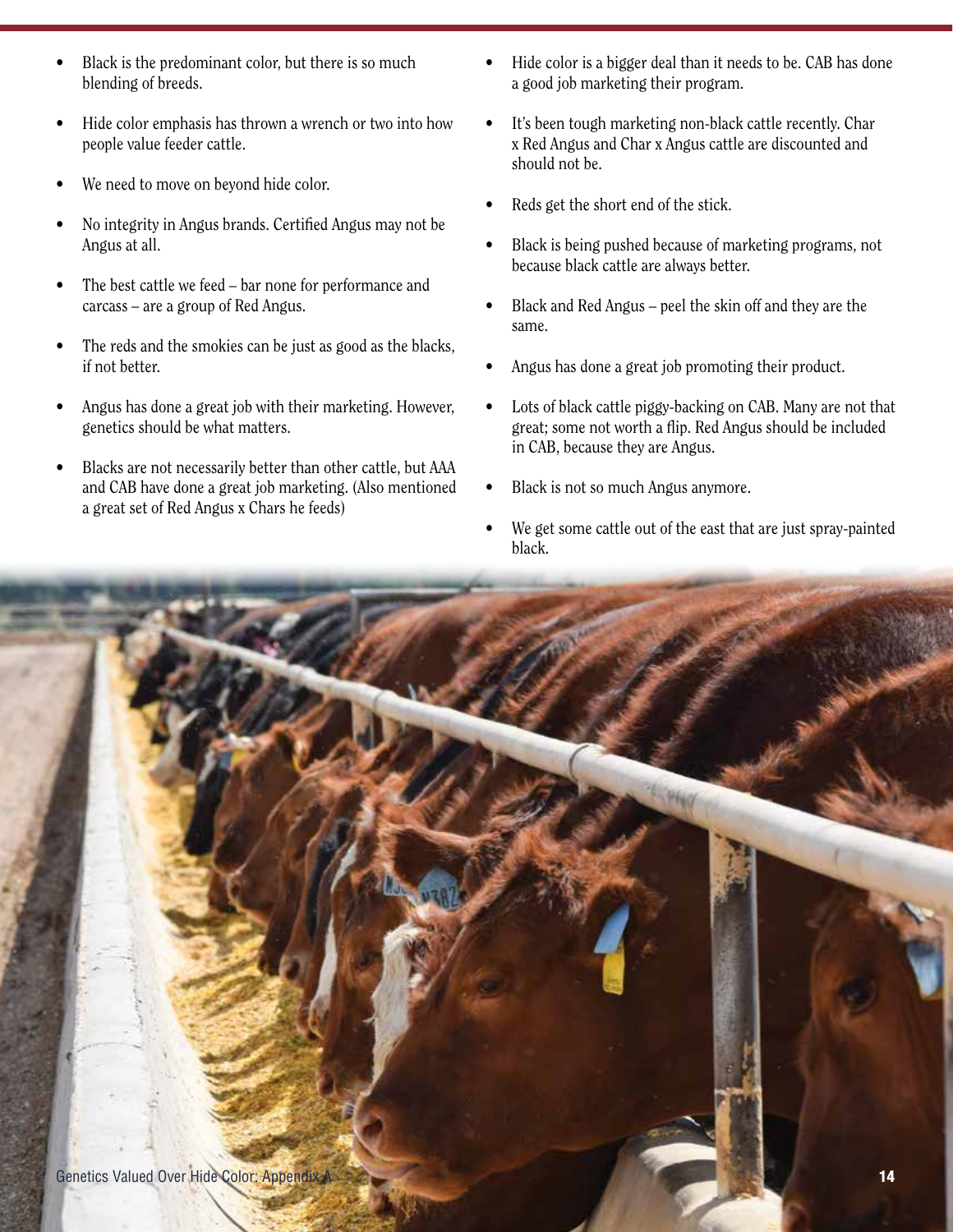## **Health & Heat**

- Big strides in genetics have been made. Health is getting worse, however. More atypical interstitial pneumonia and late-day deads, and these things are worse with a black hide in the summer.
- Hide color has more influence on price than it should have. It's hurt us with health. That's not the way it should be. Hide color is not quality.
- There's been so much emphasis on carcass merit that health has suffered.
- We have lost some hybrid vigor and health to get a hide color. I like to feed the Char x Angus crosses.
- Just to say black is the way to  $g_0 I$  strongly disagree with that. They can't handle the heat like the reds and Chars.
- There are three months out of the year when I'd rather not feed a black one.
- Blacks can't take the summertime down here (TX). It hurts their conversions. Red crosses are more adaptable.
- Good Red Angus will compete with black Angus, probably better in the summer due to hide color.
- Some of the best cattle we see are red hided. Better for hotter weather.
- Red cattle do handle the heat and humidity better.
- We may have pushed carcass genetics to the point of hurting health. Don't forget about health. It has gotten worse in the past five to 10 years.
- We see health issues with the long-day blacks. Not as much with the crosses.